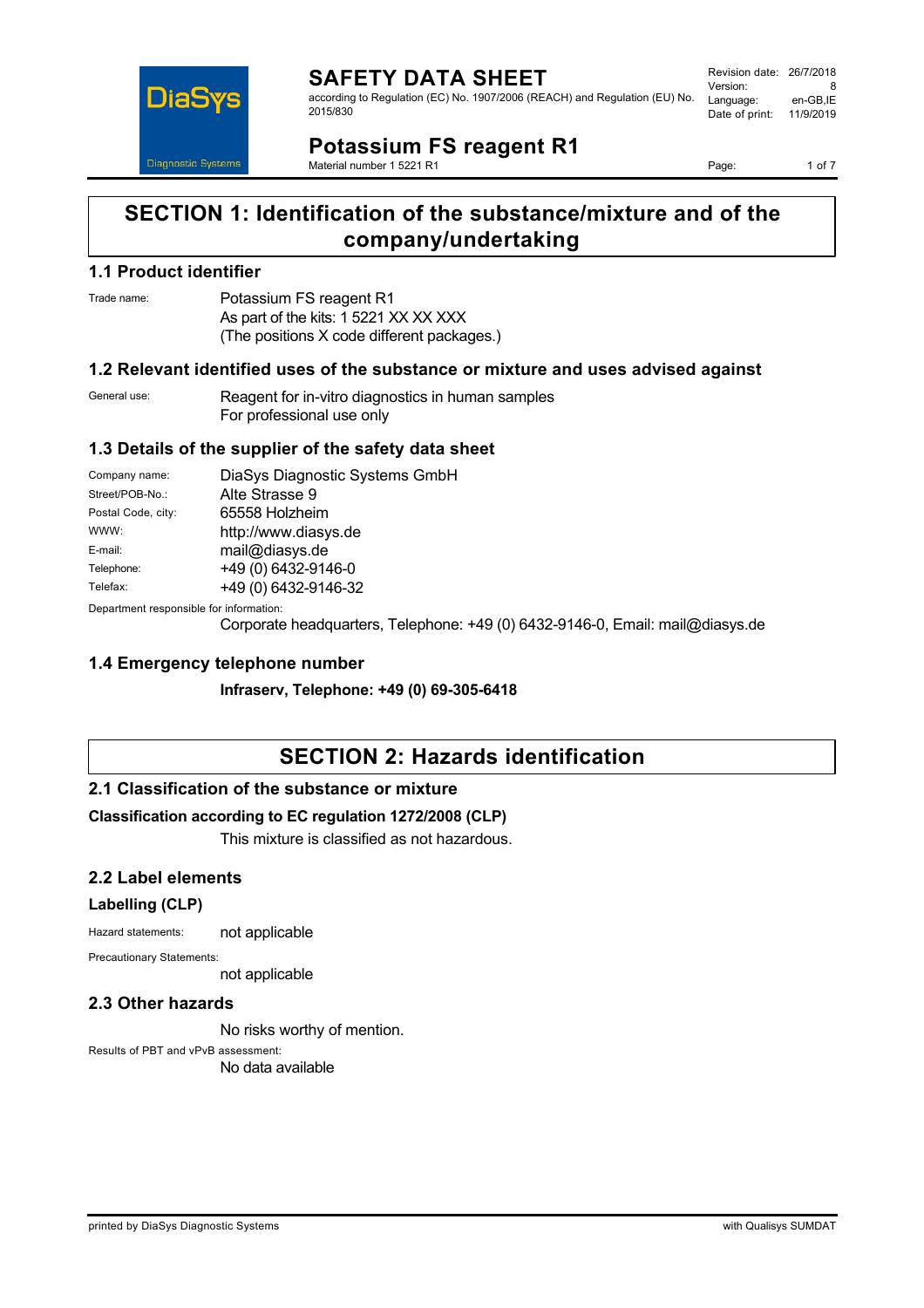

#### **SAFETY DATA SHEET** according to Regulation (EC) No. 1907/2006 (REACH) and Regulation (EU) No. 2015/830

Revision date: 26/7/2018 Version: 8<br>Language: en-GB IE Language: Date of print: 11/9/2019

**Potassium FS reagent R1**

Material number 1 5221 R1

Page: 2 of 7

## **SECTION 3: Composition / information on ingredients**

### 3.1 Substances: not applicable

### **3.2 Mixtures**

Chemical characterisation:Aqueous solution of inorganic salts and organic compounds.

#### Hazardous ingredients:

| Ingredient                               | Designation                                          | Content | Classification                                                    |
|------------------------------------------|------------------------------------------------------|---------|-------------------------------------------------------------------|
| I EC No.<br>  618-344-0<br>CAS 9002-93-1 | Octylphenoxypolyethoxyethanol $\leq 0.1$ %<br>(SVHC) |         | Acute Tox. 4; H302. Eye Dam. 1; H318.<br>Aquatic Chronic 2; H411. |

Full text of H- and EUH-statements: see section 16.

Additional information: Contains the following substances of very high concern (SVHC) which are subject to authorisation according to Annex XIV of REACH: Octylphenoxypolyethoxyethanol (EQC) Contains dimethylsulfoxide (DMSO). The maximum workplace exposure limits are, where necessary, listed in section 8.

## **SECTION 4: First aid measures**

### **4.1 Description of first aid measures**

- In case of inhalation: Move victim to fresh air. In case of respiratory difficulties seek medical attention.
- Following skin contact: Change contaminated clothing. Remove residues with water. In case of skin reactions, consult a physician.
- After eye contact: Immediately flush eyes with plenty of flowing water for 10 to 15 minutes holding eyelids apart. Remove contact lenses, if present and easy to do. Continue rinsing. In case of troubles or persistent symptoms, consult an opthalmologist.
- After swallowing: Rinse mouth and drink large quantities of water. If you feel unwell, seek medical advice. Never give anything by mouth to an unconscious person.

### **4.2 Most important symptoms and effects, both acute and delayed**

The product can cause irritation of the eyes.

### **4.3 Indication of any immediate medical attention and special treatment needed**

Treat symptomatically.

## **SECTION 5: Firefighting measures**

### **5.1 Extinguishing media**

Suitable extinguishing media:

Product is non-combustible. Extinguishing materials should therefore be selected according to surroundings.

### **5.2 Special hazards arising from the substance or mixture**

Fires in the immediate vicinity may cause the development of dangerous vapours.

### **5.3 Advice for firefighters**

Special protective equipment for firefighters:

Wear self-contained breathing apparatus.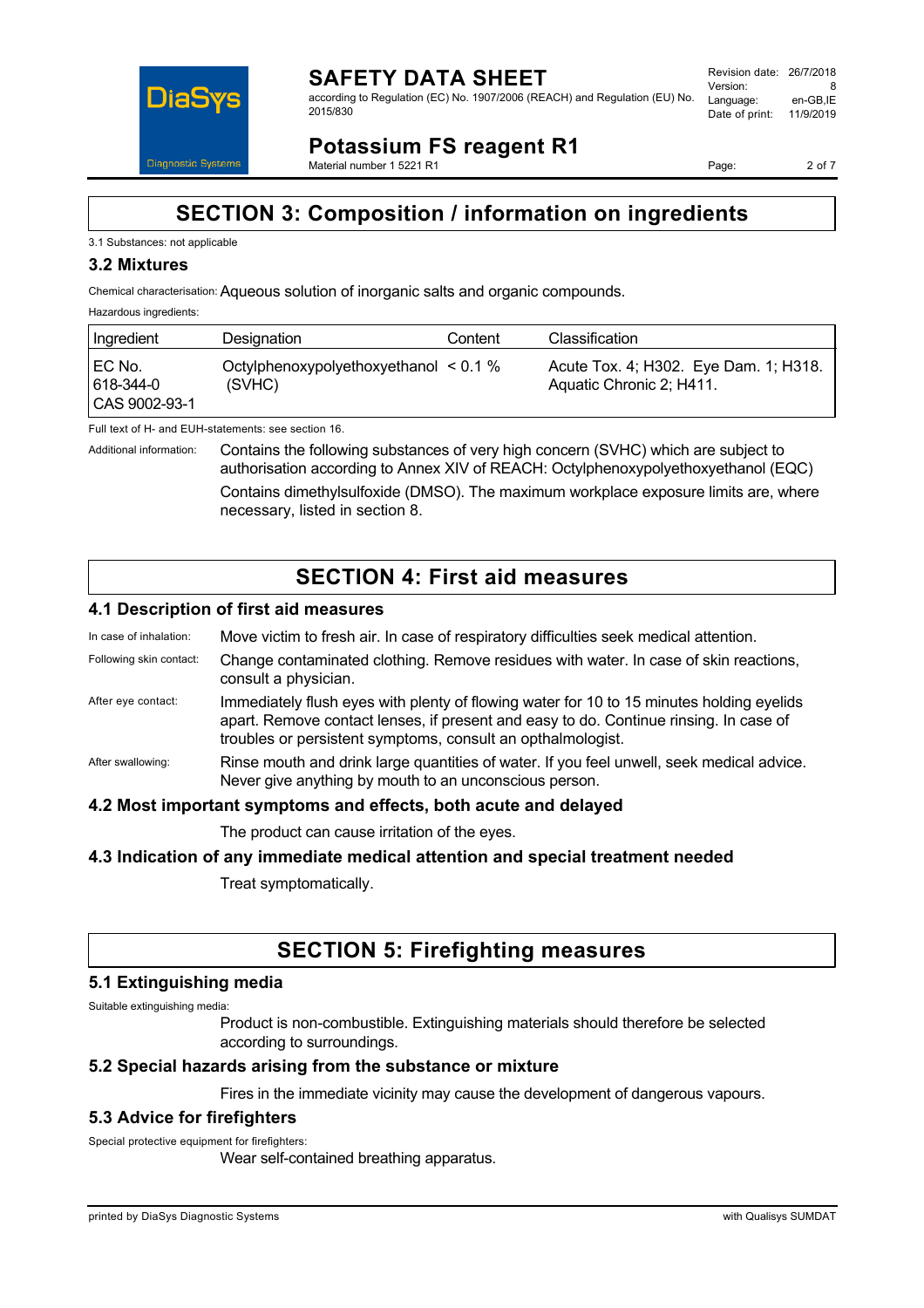

## **SAFETY DATA SHEET**

according to Regulation (EC) No. 1907/2006 (REACH) and Regulation (EU) No. 2015/830

Revision date: 26/7/2018 Version: 8<br>Language: en-GB IE Language: Date of print: 11/9/2019

## **Potassium FS reagent R1**

Material number 1 5221 R1

Page: 3 of 7

Additional information: Hazchem-Code: -

Do not allow fire water to penetrate into surface or ground water.

## **SECTION 6: Accidental release measures**

### **6.1 Personal precautions, protective equipment and emergency procedures**

Avoid contact with skin and eyes. Wear appropriate protective equipment. Provide adequate ventilation.

### **6.2 Environmental precautions**

Do not allow to penetrate into soil, waterbodies or drains.

### **6.3 Methods and material for containment and cleaning up**

Soak up with absorbent materials such as sand, siliceus earth, acid- or universal binder. Store in special closed containers and dispose of according to ordinance. Wash spill area with plenty of water.

### **6.4 Reference to other sections**

Refer additionally to section 8 and 13.

## **SECTION 7: Handling and storage**

### **7.1 Precautions for safe handling**

Advices on safe handling: Provide adequate ventilation, and local exhaust as needed. Avoid contact with skin and eyes. Keep all containers, equipment and working place clean. Wear appropriate protective equipment. Wash hands before breaks and after work. When using do not eat, drink or smoke.

### **7.2 Conditions for safe storage, including any incompatibilities**

Requirements for storerooms and containers:

Keep containers tightly closed and at a temperature between 2 °C and 8 °C. Do not freeze. Protect from light. Keep sterile.

Hints on joint storage: Do not store together with: strong acids, alkalis.

### **7.3 Specific end use(s)**

No information available.

### **SECTION 8: Exposure controls/personal protection**

### **8.1 Control parameters**

Additional information: Contains no substances with occupational exposure limit values.

### **8.2 Exposure controls**

Provide adequate ventilation, and local exhaust as needed.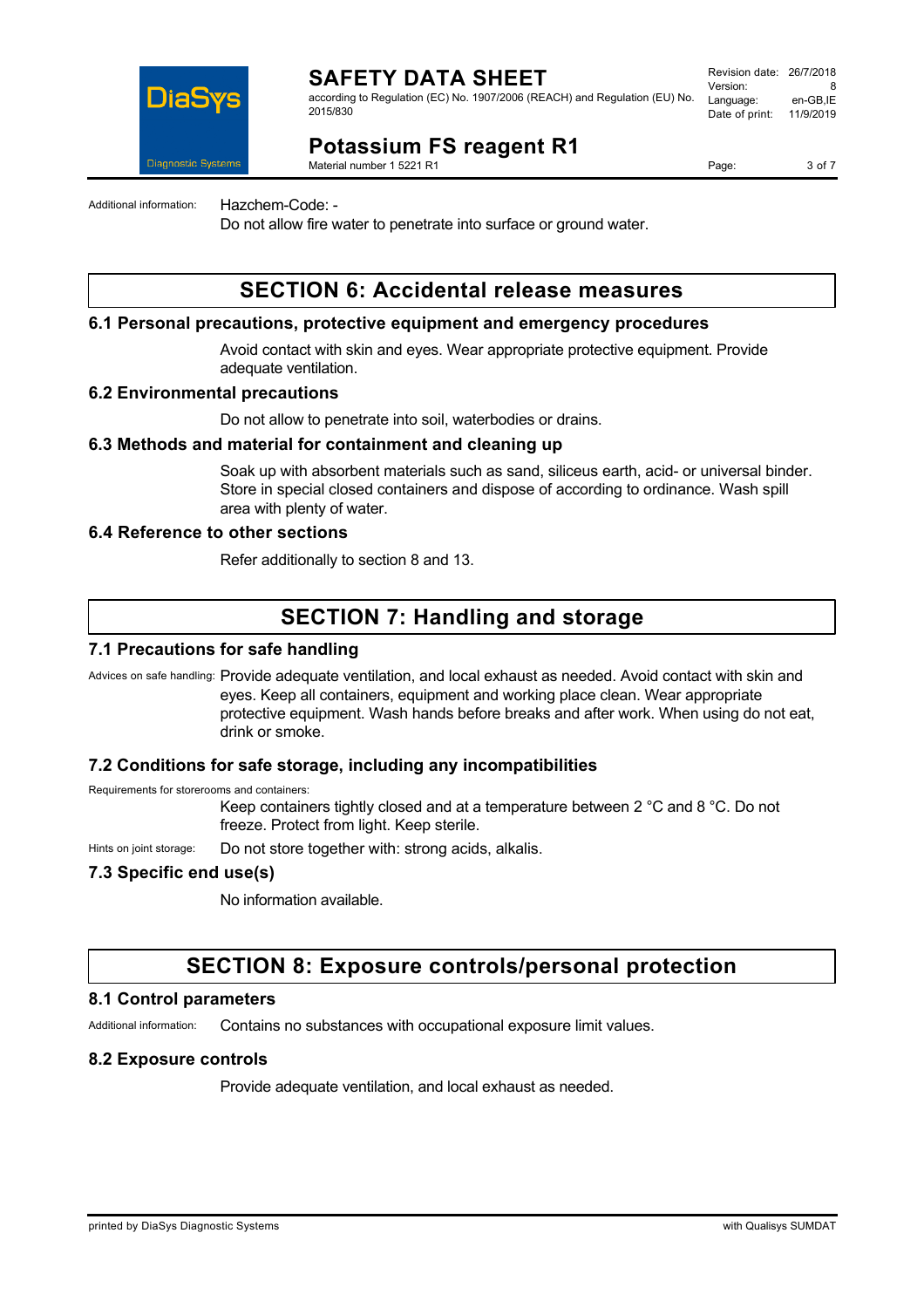## **SAFETY DATA SHEET**

according to Regulation (EC) No. 1907/2006 (REACH) and Regulation (EU) No. 2015/830

| Revision date: 26/7/2018 |           |
|--------------------------|-----------|
| Version:                 | 8         |
| Language:                | en-GB.IE  |
| Date of print:           | 11/9/2019 |
|                          |           |

## **Potassium FS reagent R1**

Material number 1 5221 R1

Page: 4 of 7

### **Personal protection equipment**

### **Occupational exposure controls**

**DiaSys** 

Diagnostic Systems

| Respiratory protection:                  | If vapours form, use respiratory protection.                                              |
|------------------------------------------|-------------------------------------------------------------------------------------------|
|                                          | Use filter type A $(=$ against vapours of organic substances) according to EN 14387.      |
| Hand protection:                         | Protective gloves according to EN 374.                                                    |
|                                          | Glove material: Nitrile rubber - Breakthrough time: >480 min.                             |
|                                          | Observe glove manufacturer's instructions concerning penetrability and breakthrough time. |
| Eye protection:                          | Tightly sealed goggles according to EN 166.                                               |
| Body protection:                         | Wear suitable protective clothing.                                                        |
| General protection and hygiene measures: |                                                                                           |
|                                          | Avoid contact with skin and eyes. Change contaminated clothing. Wash hands before         |
|                                          | breaks and after work. When using do not eat, drink or smoke.                             |

## **SECTION 9: Physical and chemical properties**

### **9.1 Information on basic physical and chemical properties**

| Appearance:                              | Physical state at 20 °C and 101.3 kPa: liquid<br>Colour: yellow, clear |
|------------------------------------------|------------------------------------------------------------------------|
| Odour:                                   | characteristic                                                         |
| Odour threshold:                         | No data available                                                      |
| pH value:                                | at $25 °C: 8.25$                                                       |
| Melting point/freezing point:            | No data available                                                      |
| Initial boiling point and boiling range: | No data available                                                      |
| Flash point/flash point range:           | not combustible                                                        |
| Evaporation rate:                        | No data available                                                      |
| Flammability:                            | No data available                                                      |
| Explosion limits:                        | No data available                                                      |
| Vapour pressure:                         | No data available                                                      |
| Vapour density:                          | No data available                                                      |
| Density:                                 | at 20 °C: 1.0126 g/mL                                                  |
| Water solubility:                        | completely miscible                                                    |
| Partition coefficient: n-octanol/water:  | No data available                                                      |
| Auto-ignition temperature:               | No data available                                                      |
| Decomposition temperature:               | No data available                                                      |
| Viscosity, kinematic:                    | No data available                                                      |
| Explosive properties:                    | No data available                                                      |
| Oxidizing characteristics:               | No data available                                                      |
|                                          |                                                                        |

### **9.2 Other information**

Additional information: No data available

# **SECTION 10: Stability and reactivity**

### **10.1 Reactivity**

refer to 10.3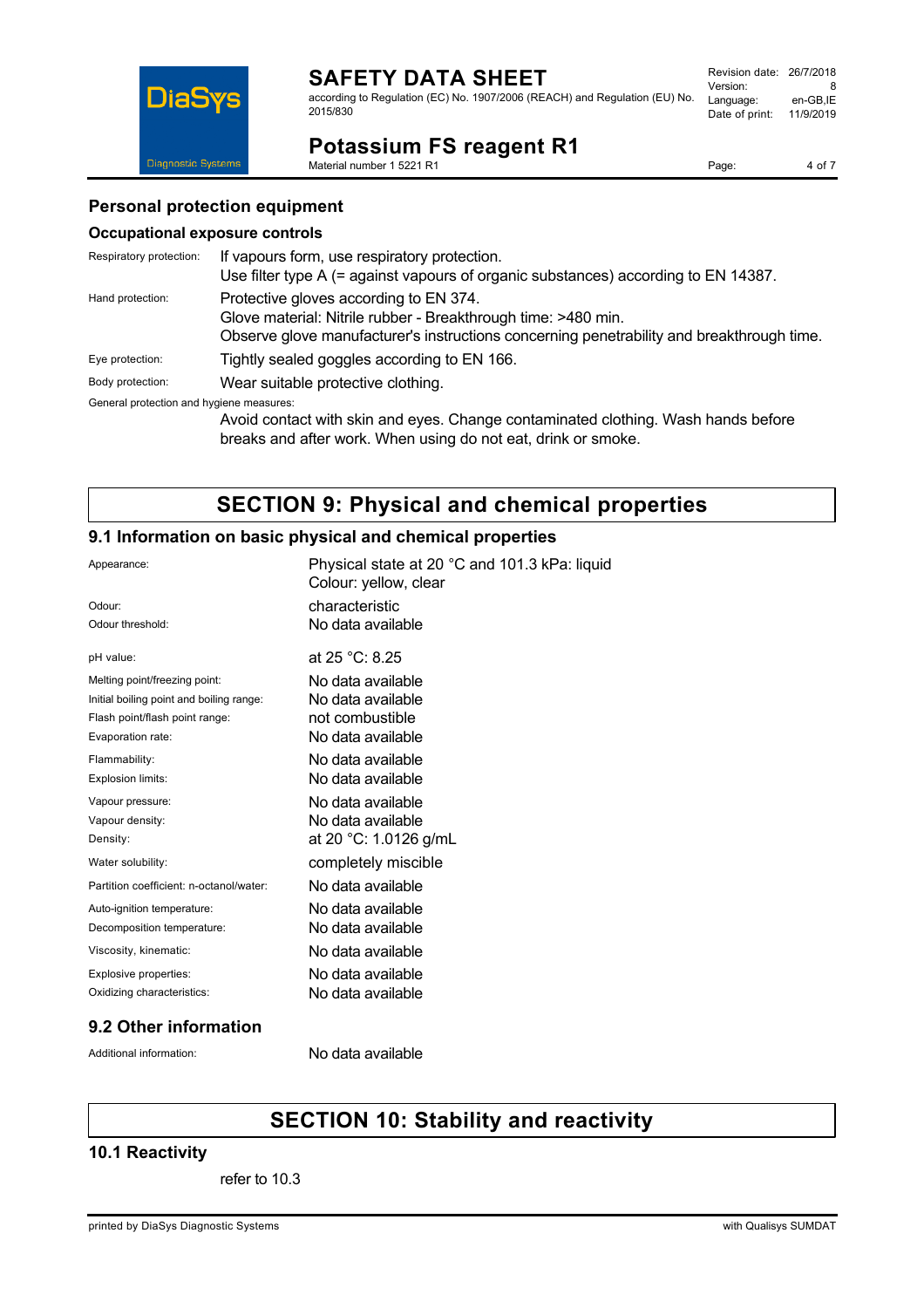

according to Regulation (EC) No. 1907/2006 (REACH) and Regulation (EU) No. 2015/830

| Revision date: 26/7/2018 |           |
|--------------------------|-----------|
| Version:                 | 8         |
| Language:                | en-GB.IE  |
| Date of print:           | 11/9/2019 |
|                          |           |



## **Potassium FS reagent R1**

Material number 1 5221 R1

Page: 5 of 7

### **10.2 Chemical stability**

Stable under recommended storage conditions.

### **10.3 Possibility of hazardous reactions**

No dangerous reactions are known.

### **10.4 Conditions to avoid**

Protect against heat /sun rays.

### **10.5 Incompatible materials**

Strong acids and alkalis

### **10.6 Hazardous decomposition products**

No hazardous decomposition products when regulations for storage and handling are observed. Thermal decomposition: No data available

# **SECTION 11: Toxicological information**

### **11.1 Information on toxicological effects**

Toxicological effects: Acute toxicity (oral): Lack of data.

Acute toxicity (dermal): Lack of data.

Acute toxicity (inhalative): Lack of data.

Skin corrosion/irritation: Lack of data.

Serious eye damage/irritation: Based on available data, the classification criteria are not met. May cause irritations.

The product has not been tested. The statement is derived from the properties of the single components.

Sensitisation to the respiratory tract: Lack of data.

- Skin sensitisation: Lack of data.
- Germ cell mutagenicity/Genotoxicity: Lack of data.
- Carcinogenicity: Lack of data.
- Reproductive toxicity: Lack of data.
- Effects on or via lactation: Lack of data.
- Specific target organ toxicity (single exposure): Lack of data.
- Specific target organ toxicity (repeated exposure): Lack of data.
- Aspiration hazard: Lack of data.

### **Symptoms**

The product can cause irritation of the eyes.

## **SECTION 12: Ecological information**

### **12.1 Toxicity**

Further details: No data available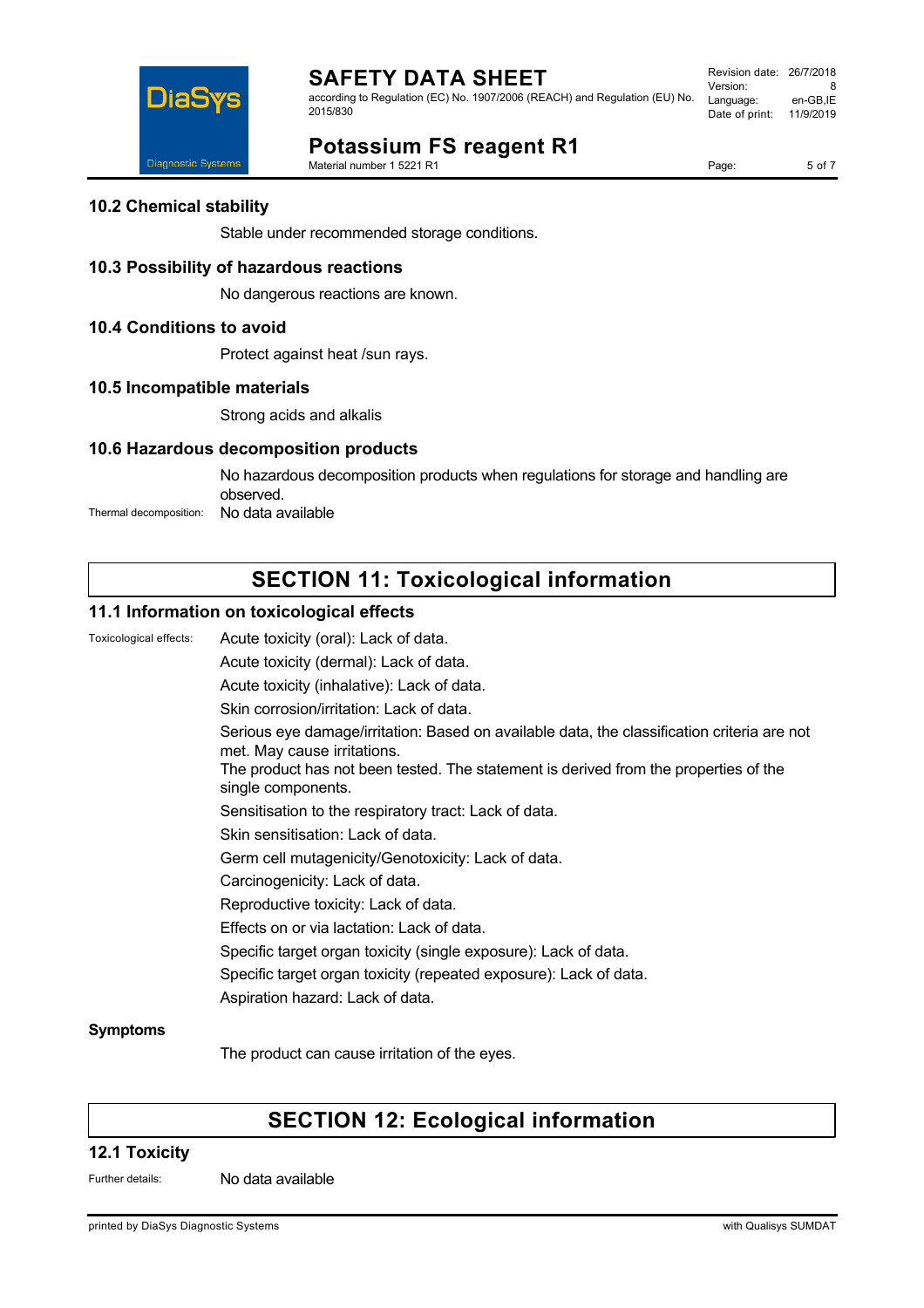

## **SAFETY DATA SHEET**

according to Regulation (EC) No. 1907/2006 (REACH) and Regulation (EU) No. 2015/830

| Revision date: 26/7/2018 |           |
|--------------------------|-----------|
|                          |           |
| Version:                 | 8         |
| Language:                | en-GB,IE  |
| Date of print:           | 11/9/2019 |
|                          |           |

**Potassium FS reagent R1**

Material number 1 5221 R1

Page: 6 of 7

### **12.2 Persistence and degradability**

Further details: No data available

### **12.3 Bioaccumulative potential**

Partition coefficient: n-octanol/water:

No data available

### **12.4 Mobility in soil**

No data available

### **12.5 Results of PBT and vPvB assessment**

No data available

### **12.6 Other adverse effects**

General information: Do not allow to enter into ground-water, surface water or drains.

## **SECTION 13: Disposal considerations**

### **13.1 Waste treatment methods**

### **Product**

| Waste key number: | 16 05 $06^*$ = Laboratory chemicals, consisting of or containing hazardous substances,<br>including mixtures of laboratory chemicals. |
|-------------------|---------------------------------------------------------------------------------------------------------------------------------------|
|                   | * = Evidence for disposal must be provided.                                                                                           |
| Recommendation:   | Special waste. Dispose of waste according to applicable legislation.                                                                  |
|                   |                                                                                                                                       |

### **Contaminated packaging**

| Waste key number: | 15 01 02 = Plastic packaging                          |  |
|-------------------|-------------------------------------------------------|--|
| Recommendation:   | Dispose of waste according to applicable legislation. |  |
|                   | Non-contaminated packages may be recycled.            |  |

## **SECTION 14: Transport information**

### **14.1 UN number**

ADR/RID, IMDG, IATA-DGR:

not applicable

### **14.2 UN proper shipping name**

ADR/RID, IMDG, IATA-DGR:

Not restricted

### **14.3 Transport hazard class(es)**

ADR/RID, IMDG, IATA-DGR: not applicable

# **14.4 Packing group**

ADR/RID, IMDG, IATA-DGR:

not applicable